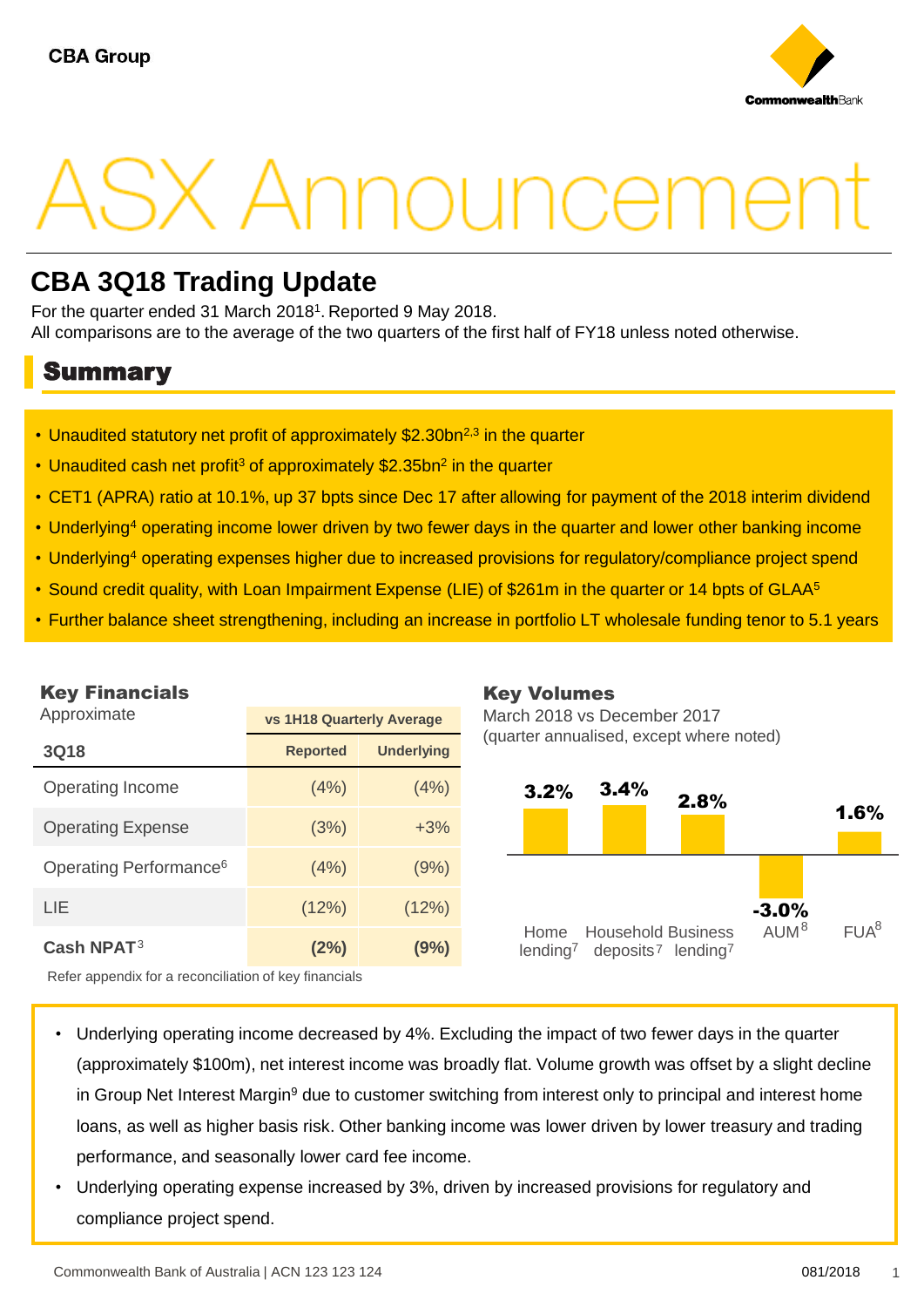# Sound credit quality

#### Loan impairment expense<sup>10</sup>

Basis points of GLAA<sup>5</sup>



#### Consumer arrears<sup>11</sup>

90+ days





#### Troublesome and impaired assets \$bn

### Credit provisions

Dec 15 Jun 16 Dec 16 Jun 17

\$m



- The credit quality of the Group's lending portfolios remained sound.
- Loan Impairment Expense of \$261 million in the quarter equated to 14 basis points of Gross Loans and Acceptances, compared to 16 basis points in 1H18.
- Consumer arrears were seasonally higher in the quarter.
- There has been an uptick in home loan arrears, influenced by a small number of customers experiencing difficulties with rising essential costs and limited income growth.
- Troublesome and impaired assets increased to \$6.6 billion. A small number of credits drove the increase in troublesome exposures over the quarter, with impaired assets stable.
- Prudent levels of credit provisioning were maintained, with Total Provisions at approximately \$3.8 billion.

Dec 17 Mar 18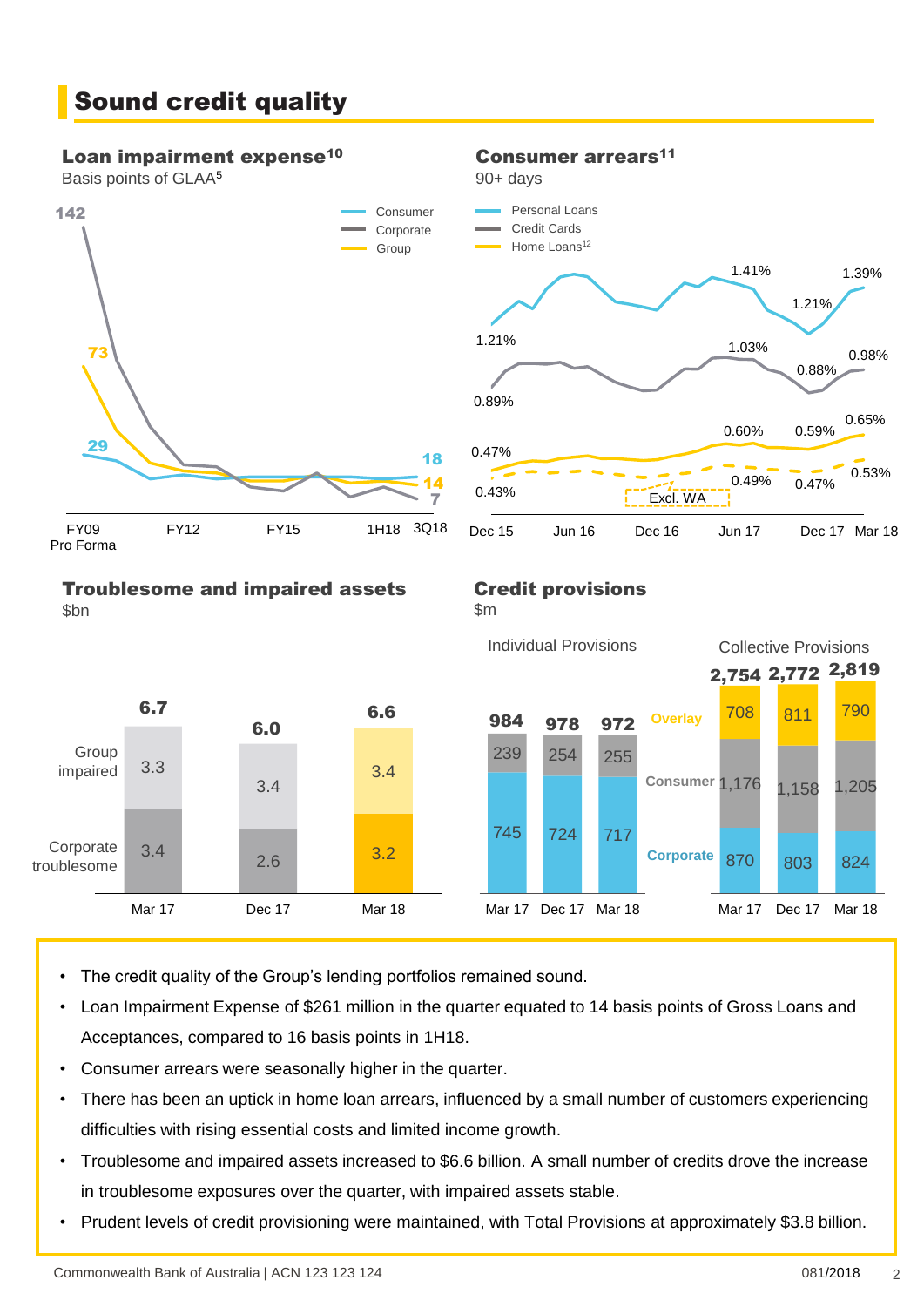

Total liquid assets/Total net cash outflows (%)

Further balance sheet strengthening





- Funding and liquidity positions remained strong, with customer deposit funding at 68% and the average tenor of the long term wholesale funding portfolio at 5.1 years. The Group issued \$10.2 billion of long term funding in the quarter.
- The Net Stable Funding Ratio (NSFR) was 111% at March 2018, up from 110% at December 2017.
- The Liquidity Coverage Ratio (LCR) increased to 133% as at March 2018, driven by higher liquid assets (up approximately \$5 billion in the quarter to \$144 billion<sup>13</sup>).
- The Group's Leverage Ratio was 5.2% on an APRA basis and 5.9% on an internationally comparable basis, 20 basis points lower than December 2017, primarily reflecting the impact of the 2018 interim dividend.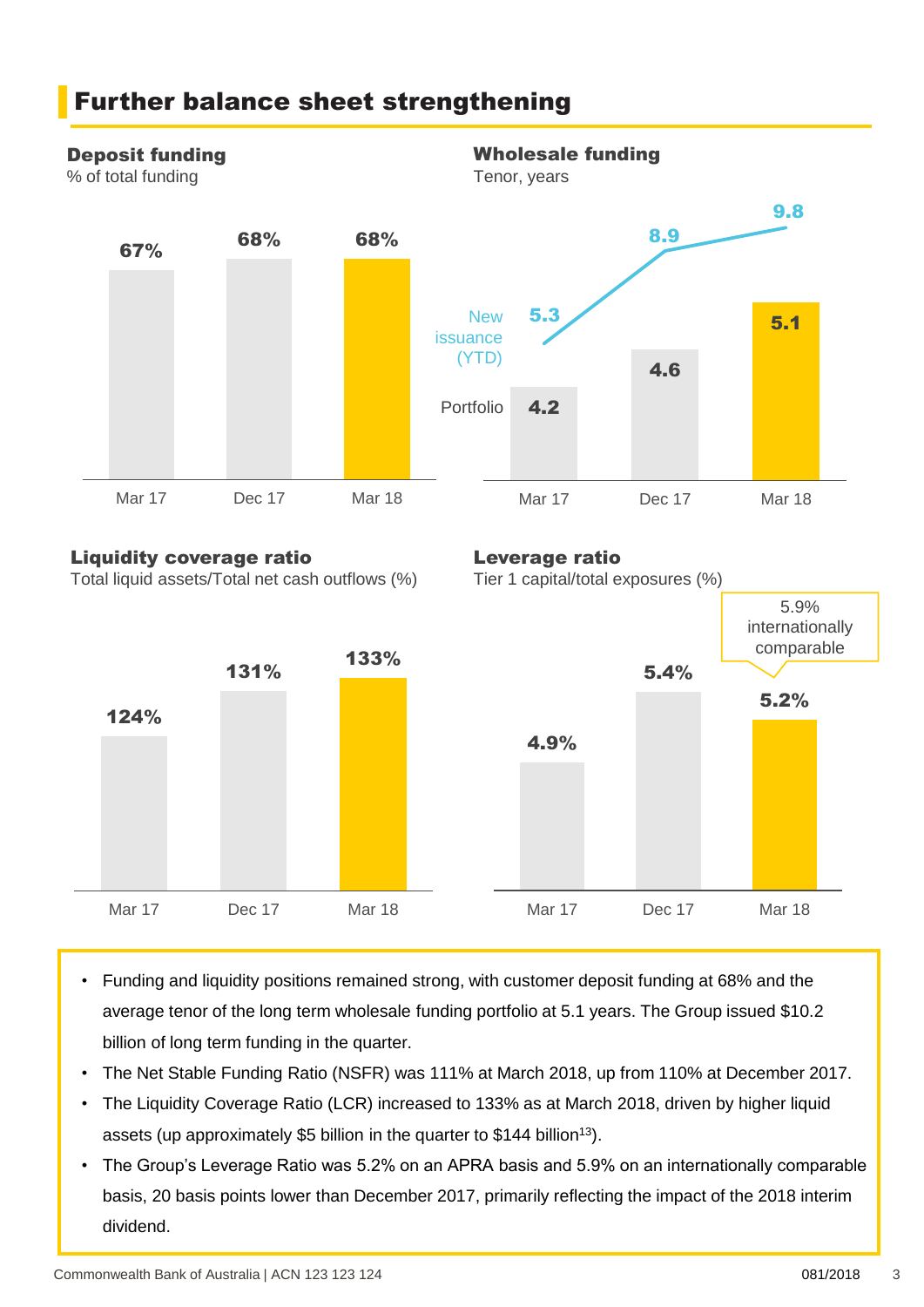# CET1 up 37 bpts ex-dividend

#### Common Equity Tier 1

Basis points



- The Group's Common Equity Tier 1 (CET1) APRA ratio was 10.1% as at 31 March 2018.
- After allowing for the impact of the 2018 interim dividend (which included the issuance of shares in respect of the Dividend Reinvestment Plan), CET1 increased 37 basis points in the quarter. This was driven by capital generated from earnings, partially offset by higher Risk Weighted Assets.
- Credit Risk Weighted Assets were higher in the quarter (-18 basis points), reflecting a combination of volume and foreign exchange movements, credit quality and regulatory changes.
- The final tranche of Colonial debt (\$315m) is due to mature in the June 2018 quarter, with an estimated CET1 impact of -7 basis points.
- The Group will adopt AASB 9 on 1 July 2018. The impact will be recognised in opening retained earnings. The Group's estimate of the pro-forma impact of AASB 9 as at 1 January 2018 is an increase in collective provisions of approximately \$1,050 million (before tax) and a reduction in the CET1 ratio of approximately 26 basis points. This reflects the revised treatment of the General Reserve for Credit Losses as advised by APRA.
- On 1 May 2018, APRA released the findings of the Prudential Inquiry into CBA. APRA requires CBA to increase Operational Risk regulatory capital by \$1 billion (RWA of \$12.5 billion). This adjustment is effective 30 April 2018, being the date the Group entered into an Enforceable Undertaking with APRA which states that CBA may apply for the removal of the adjustment only on meeting certain conditions. The pro-forma impact on the CET1 ratio as at 31 March 2018 is a decrease of 27 basis points, to 9.8%.
- The sale of the Group's Australian and New Zealand life insurance operations is expected to be completed in the December 2018 half year (subject to regulatory approvals) resulting in an uplift to the CET1 ratio of approximately +70 basis points.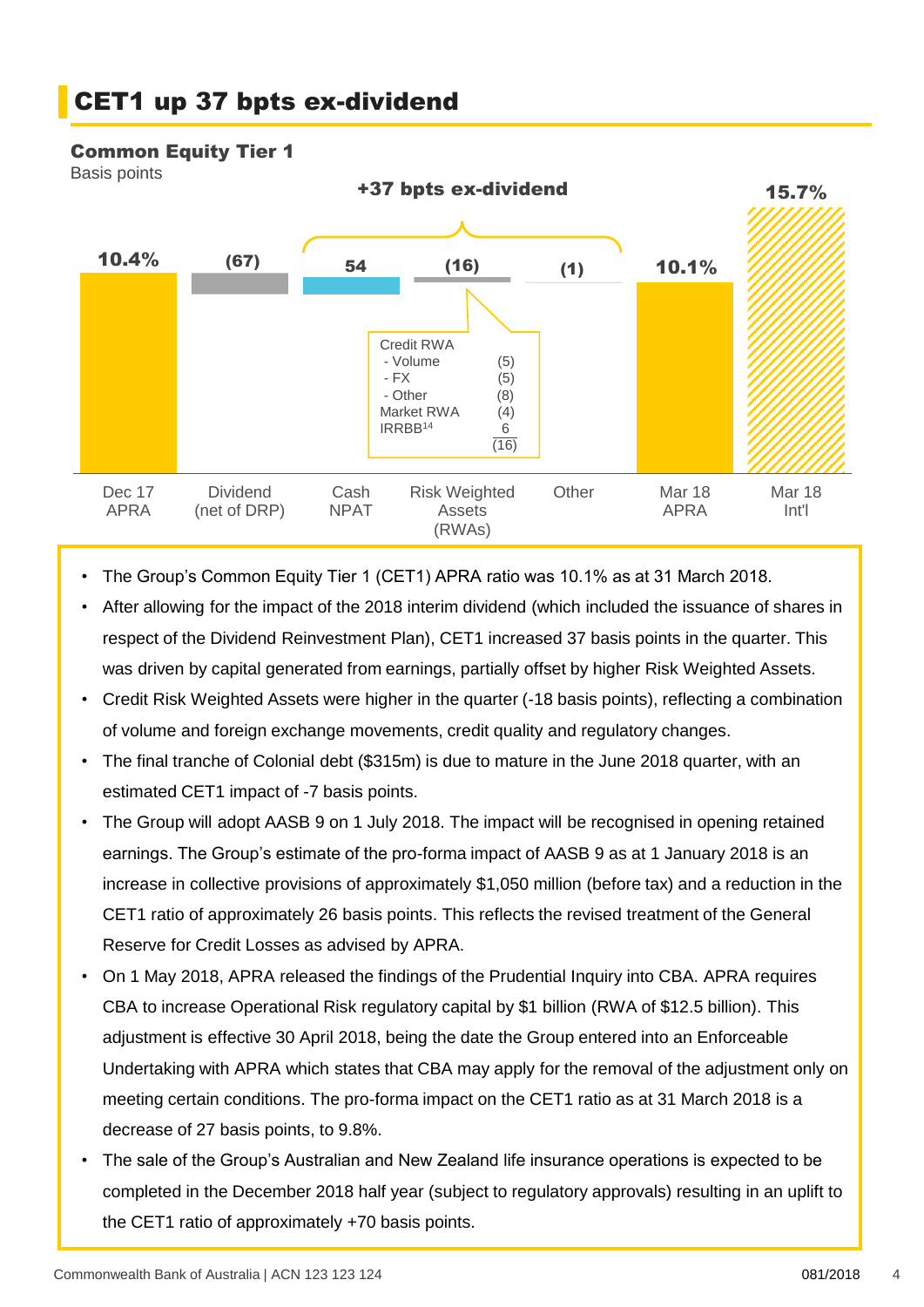|                                                        | 1H18   | 1H18<br>Qtr Avg | <b>Approximate</b><br><b>Movement</b><br><b>3Q18 vs</b><br>1H18 Qtr Avg |
|--------------------------------------------------------|--------|-----------------|-------------------------------------------------------------------------|
| <b>Operating income</b>                                | \$m\$  | \$m\$           |                                                                         |
| Reported                                               | 13,122 | 6,561           | (4%)                                                                    |
| Visa share sale                                        |        |                 |                                                                         |
| <b>AHL</b>                                             | (94)   | (47)            |                                                                         |
| <b>Underlying</b>                                      | 13,028 | 6,514           | (4%)                                                                    |
| <b>Operating expense</b>                               |        |                 |                                                                         |
| Reported                                               | 5,764  | 2,882           | (3%)                                                                    |
| Accelerated amortisation                               |        |                 |                                                                         |
| <b>AHL</b>                                             | (71)   | (35)            |                                                                         |
| <b>AUSTRAC</b>                                         | (375)  | (188)           |                                                                         |
| <b>Underlying</b>                                      | 5,318  | 2,659           | 3%                                                                      |
| LIE                                                    | 596    | 298             | (12%)                                                                   |
| (AUSTRAC <sup>15</sup> in 1H18)<br>Cash NPAT           | 4,735  | 2,368           | (2%)                                                                    |
| <b>Cash NPAT</b><br>(ex AUSTRAC <sup>15</sup> in 1H18) | 5,110  | 2,555           | (9%)                                                                    |

## Appendix – Key financials reconciliation

## Footnotes

<sup>1</sup> Unless otherwise stated, the financial results are presented on a 'continuing operations' basis, excluding the life insurance businesses in Australia and New Zealand ('discontinued operations') being sold to AIA Group Limited.

<sup>2</sup> Rounded to the nearest \$50 million.

<sup>3</sup> The cash basis is used by management to present a clear view of the Group's operating results. The items excluded from cash profit, such as hedging and IFRS volatility and gains or losses on disposal and acquisition of entities net of transaction costs are calculated consistently period on period. For a more detailed description of these items, please refer to page 5 of the Group's 31 December 2017 Profit Announcement. The difference between unaudited statutory net profit and unaudited cash net profit in the quarter was mainly driven by losses on foreign exchange hedges relating to future New Zealand earnings.

4 In order to present an underlying view of the result, the impact of consolidation and equity accounted profits of AHL Holdings Pty Ltd (trading as Aussie Home Loans) has been excluded; and 1H18 is adjusted to exclude a \$375 million expense provision which the Group believes to be a reliable estimate of the level of penalty that a Court may impose in the AUSTRAC proceedings.

<sup>5</sup> LIE calculated as a percentage of average Gross Loans and Acceptances (GLAA). Expressed in basis points (bpts).

<sup>6</sup> Operating performance is operating income less operating expenses.

<sup>7</sup> As reported in APRA Monthly Banking Statistics (Historical series) and included in the RBA Financial Aggregates. Home Lending includes CBA subsidiaries, Homepath P/L, Residential Mortgage Group P/L and Wallaby Trust. Business lending (ex CMPF) represents drawn balances and includes specific "business lending" categories in lodged APRA returns – ARF 320.0 Statement of Financial Position Domestic Book, ARF 320.1 Debt Securities Held and ARF 320.4 Accepted and Endorsed Bills, excluding sub-categories of Banks, ADIs, RFCs and Governments. 8 Assets Under Management (AUM) and Funds Under Administration (FUA). Volume growth comparison to average AUM and FUA for the quarter ended 31 December 2017. Not annualised.

<sup>9</sup> Movement in Group Net Interest Margin from 1H18 (six months ended December 2017).

<sup>10</sup> FY09 includes Bankwest on a pro-forma basis and is based on LIE for the year. Statutory LIE for FY10 48 bpts and FY13 21 bpts.

<sup>11</sup>Consumer arrears includes retail portfolios of Retail Banking Services, Business & Private Banking, Bankwest and New Zealand.

<sup>12</sup> Excludes Reverse Mortgage, Commonwealth Portfolio Loan and Residential Mortgage Group loans.

<sup>13</sup> Spot balance as at 31 March 2018.

<sup>14</sup> Interest rate risk in the banking book.

<sup>15</sup> Reflects a \$375 million expense provision which the Group believes to be a reliable estimate of the level of penalty that a Court may impose in the AUSTRAC proceedings.

Commonwealth Bank of Australia | ACN 123 123 124 081/2018 5